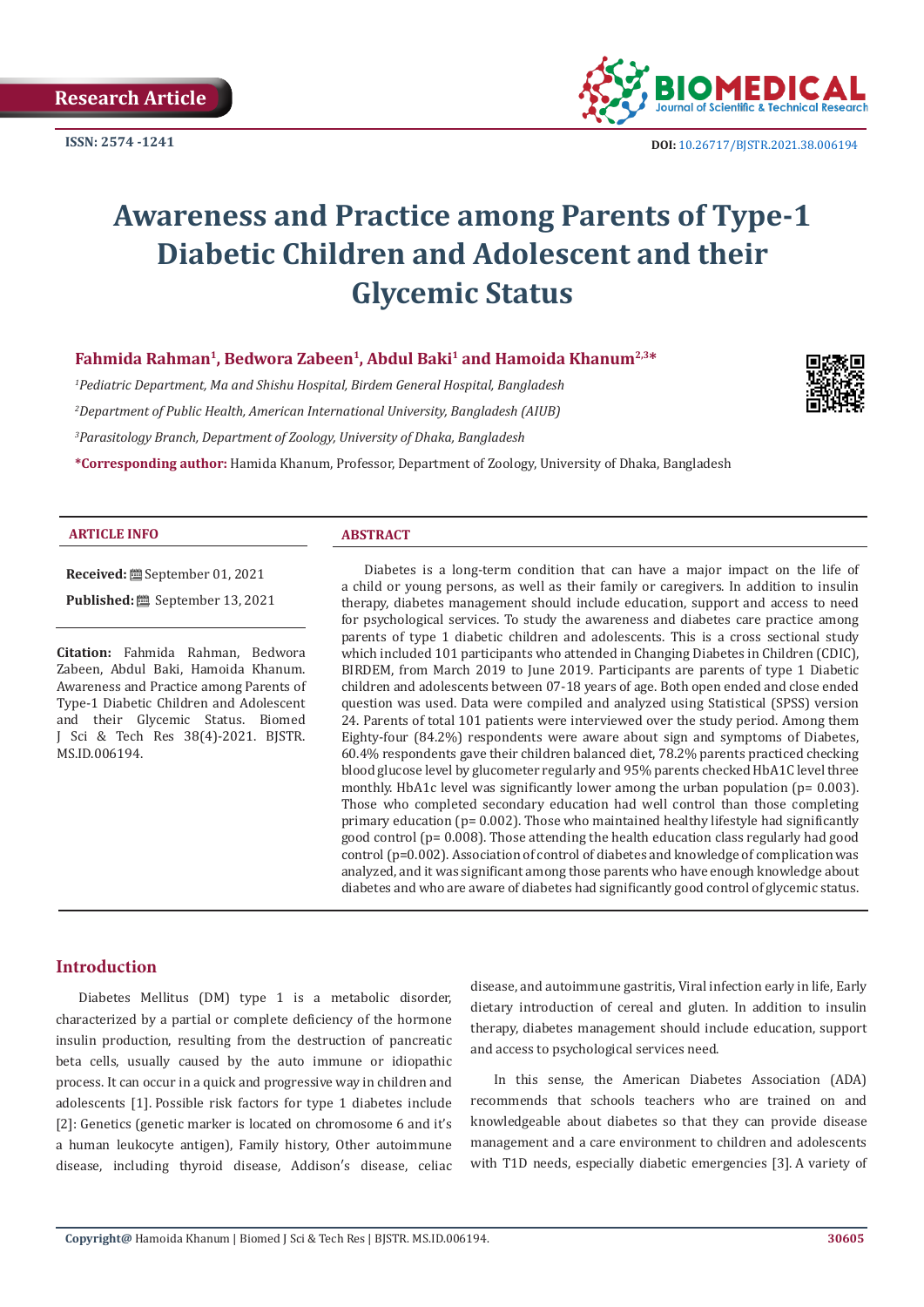genetic conditions (such as maturity-onset diabetes in the young) and other conditions (such as cystic fibrosis-related diabetes) may also lead to diabetes in children and young people [4]. In order for people with T1DM to maintain normal blood glucose levels (BGLs; norm glycaemia) and reduce the potential microvascular, macrovascular and neurologic complications that are associated with poor glycemic control, a daily management routine is required (The Diabetes Control and Complications Trial Research Group [DCCT], 1993). This daily management routine includes blood glucose monitoring (BGM), insulin administration, controlling dietary intake and partaking in physical activity [5].

The main immunological markers of pancreatic compromise are the anti-islet, anti-insulin and anti-glutamic acid decarboxylase (GAD) antibody levels present in 90% of patients at the time of diagnosis. Diabetes type 1 habitually occurs in children and adolescents. The main goal of treatment is to prevent the appearance or progression of chronic complications, such as microvascular (diabetic retinopathy, nephropathy and neuropathy) and macrovascular (cerebral vascular accident and peripheral arterial disease) complications, simultaneously minimizing the risks of acute complications such as severe hypoglycemia [6].

The therapeutic approach involves various levels of action, such as insulin therapy, dietary guidance, acquisition of knowledge about the disease, the ability to self-apply insulin, and selfmonitoring of glycaemia, maintenance of regular physical activity and psychosocial support [7]. The treatment of diabetes affects basic aspects of everyday life and this difficulty is reflected in their blood glucose level and body weight and may in great part be due to the lack of appropriate perception of the disease and its management resulting in poor compliance and hence suboptimal glycemic control [8].

Life with type 1 diabetes (T1DM) requires extensive selfcare and comprehensive knowledge. This implies that support for parents is needed concerning how to maintain a positive role in the relationship with their child. These approaches should be embedded in health care services in order to reduce parents' stress and empower them in supporting their child's self-care [9]. Type 1 diabetes (T1D) is one of the most common chronic childhood diseases, family functioning, or parent - child relationship quality, has been linked to both metabolic control and psychosocial adjustment in youth with T1D. These findings support the need for familybased interventions that reduce family conflict while promoting family cohesion and supportive involvement [10]. Type 1 diabetes accounts for 5-10% of the total cases of diabetes worldwide. The global incidence of type 1 diabetes in children below 14 years is increasing with an estimated overall annual increase of around 3%. The prevalence of type 1 diabetes for United States residents aged

0-19 years is 1.7 per 1000. In Saudi Arabia, the incidence rate was estimated among children between 0-14 years in 2003 to be 12.3 cases per 100,000 per year [11].

The incidence of type 1 diabetes (T1DM) has been increasing all over the world. Chronic complications of diabetes such as retinopathy, neuropathy, coronary heart disease and nephropathy, which are still present, might be prevented. Type 1 Diabetes (T1D) affects about one in every 400 to 600 children and adolescents which translates to approximately 186,300 youth under the age of 20 [12]. Lifestyle is an important determinant of glycemic control in diabetic type 1 and 2 patients. The treatment of DM1 interferes in the lifestyle, is complicated, painful, depends on self-discipline and is essential to the patient's survival. The therapeutic approach involves various levels of action, such as insulin therapy, dietary guidance, acquisition of knowledge about the disease, the ability to self-apply insulin, and self-monitoring of glycaemia, maintenance of regular physical activity and psychosocial support.

In DM1, the important of following a balanced diet, adopting knowledge about the correct consumption of carbohydrates, proteins and fats. Observation of the quantities and qualities required of each food group enables glycemic control and prevention of complications; and adhesion to treatment is the key to attaining the objectives desired [13]. This is especially true for parents of very young children who, themselves, are developmentally unable to assume the role of diabetes manager [14]. They also emphasize that sustained efficacy of these skills is critical to avoid diabetes- related complications. Follansbee (1989) asserted that "knowledge of diabetes care seems to be a necessary, but not sufficient, prerequisite of good self -management, adherence and metabolic control". Because of the complexities involved in diabetes management, children need knowledge and skills 'as a beginning step' towards compliance with a diabetes regimen and metabolic control [11]. Type 1 diabetes among children are becoming increasingly apparent. The development of Type 1 diabetes in early age is likely to be associated with earlier development of complications. As co-morbid characteristics of insulin resistance are commonly present at diagnosis or appear early in the course of Type 1 diabetes, they should be screened earlier, so complications of long-standing diabetes will be diagnosed.

# **Acute Complication in Children with Type 1 Diabetes**

It was reported that, among the central complications of type I children's diabetes is the Diabetic ketoacidosis (DKA) and severe hypoglycemia. Although that both of them are life-threatening, yet they can be prevented. US children with type 1 diabetes are at high risk for DKA (8 per 100 patient-years) and severe hypoglycemia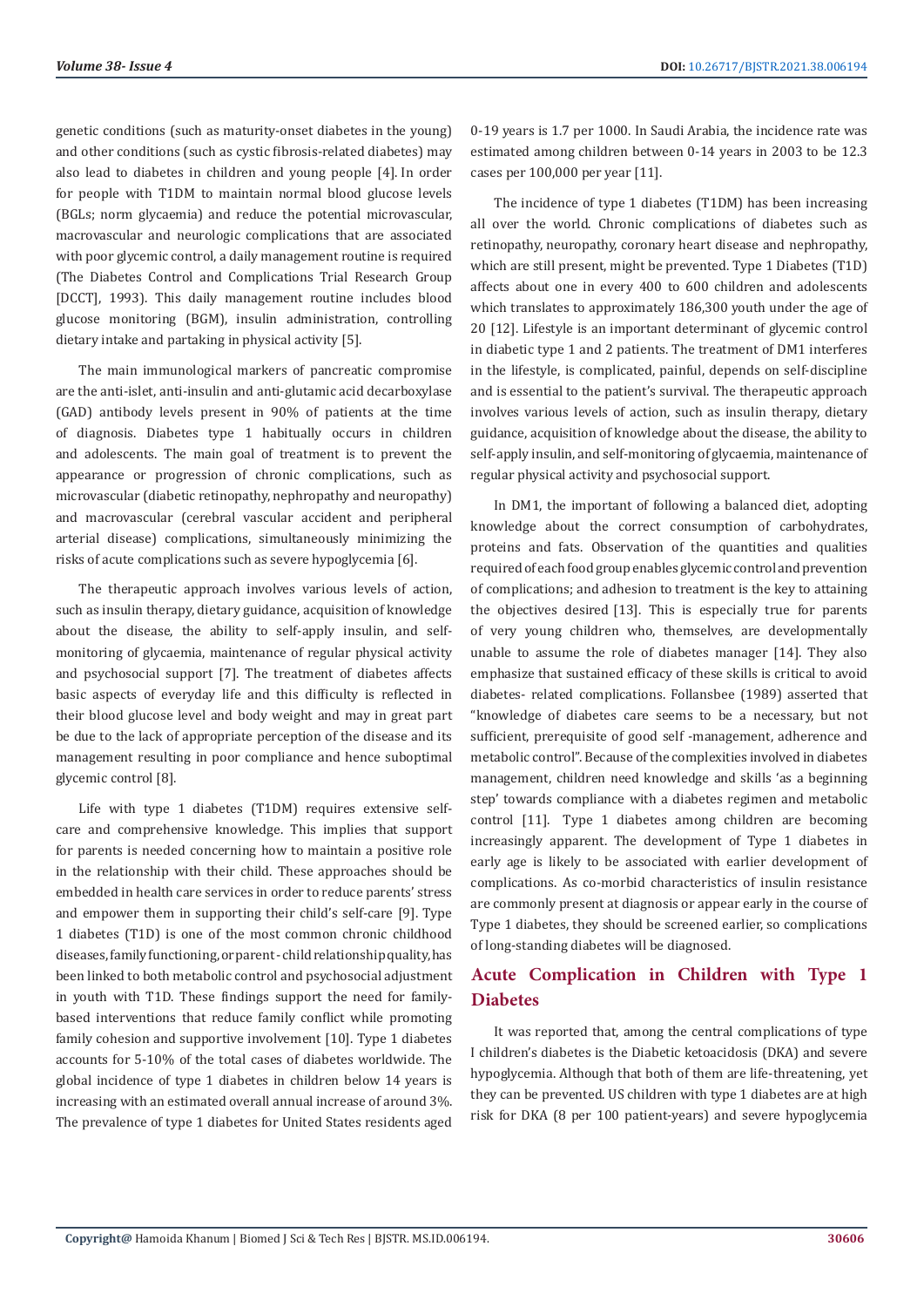(19 per 100 patient-years [15]. Diabetic ketoacidosis often leads to an emergency department (ED) visit and hospital admission and contributes to the high costs of care for children with type 1 diabetes. Cerebral edema, a devastating complication of DKA, is one of the leading causes of mortality among children with type 1 diabetes. Children with type 1 diabetes can be subjected to serious and acute complications among them: Poor glycemic control, family and school problems, low socioeconomic status, ethnicity, sex, and lack of adequate health insurance have been reported.

## **Methods and Materials**

The study is cross sectional study. Parents of Type 1 diabetic children who attended CDIC (Changing diabetes in Children Program) pediatric outpatient departments in BIRDEM General Hospital- 2, (Segunbagicha) in Dhaka were included consecutively. The study was carried out from March 2019 to June 2019. Face to face interview were taken by using a questionnaire was designed based on objectives. The specific objective was measured by using appropriate statistical tests.

#### **Ethical Issues**

Taken approval was obtained from the ERB, AIUB.

#### **Results**

#### **Socio-Demographic Information**

In the present study, out of total 101 participants about 42 percent respondents age is more than 46 years, however there is a gap between male and female participants age i.e. 49.3 percent male respondents age is 46+ years and 23.3 percent female age are 46+ years. Female respondents mean (SD) age in years is 37.70 (8.74 and male is 44.96 (9.90), Table 1 shows respondents detail age in years by their sex (Table 1 and, Figure 1). Out of total respondents nearly half of the respondents live in the Urban area, 34.7 percent Rural and 16.8 percent lives in the semi urban area (Table 2). Majority respondents (50.5%) respondents completed Higher Secondary Certificate (HSC) and above, however there is significant gap between male and female educational status. Study findings also indicate about 10 percent respondents have no education and there is also gap between male Vs female (Figure 1). Out of total respondents', majority (50.5%) respondents completed Higher Secondary Certificate (HSC) and above, however there is significant gap between male and female educational status. Study findings also indicate about 10 percent respondents have no education and there is also gap between male Vs female (Figure 1).



**Figure 1:** Literacy status of the respondents.

| Table 1: Distribution study participants according to age and sex. |  |  |  |
|--------------------------------------------------------------------|--|--|--|
|--------------------------------------------------------------------|--|--|--|

| Distribution study participants according to age and sex |        |              |        |               |        |                  |             |  |  |
|----------------------------------------------------------|--------|--------------|--------|---------------|--------|------------------|-------------|--|--|
|                                                          |        | Male         |        | All<br>Female |        | level of x2 test |             |  |  |
| Age in years                                             | Number | Percent      | Number | Percent       | Number | Percent          |             |  |  |
| $\epsilon = 30$ years                                    | 8      | 11.3         | 8      | 26.7          | 16     | 15.8             |             |  |  |
| $31-35$ years                                            |        | 9.9          | 7      | 23.3          | 14     | 13.9             |             |  |  |
| $36-40$ years                                            |        | 9.9          | 3      | 10            | 10     | 9.9              | $p = 0.051$ |  |  |
| $41-45$ years                                            | 14     | 19.7         | 5      | 16.7          | 19     | 18.8             |             |  |  |
| $46 + \text{years}$                                      | 35     | 49.3         | 7      | 23.3          | 42     | 41.6             |             |  |  |
| Total                                                    | 71     | 100          | 30     | 100           | 101    | 100              |             |  |  |
| Mean (SD)                                                |        | 44.96 (9.90) |        | 37.70 (8.74)  |        | 42.80 (10.09)    |             |  |  |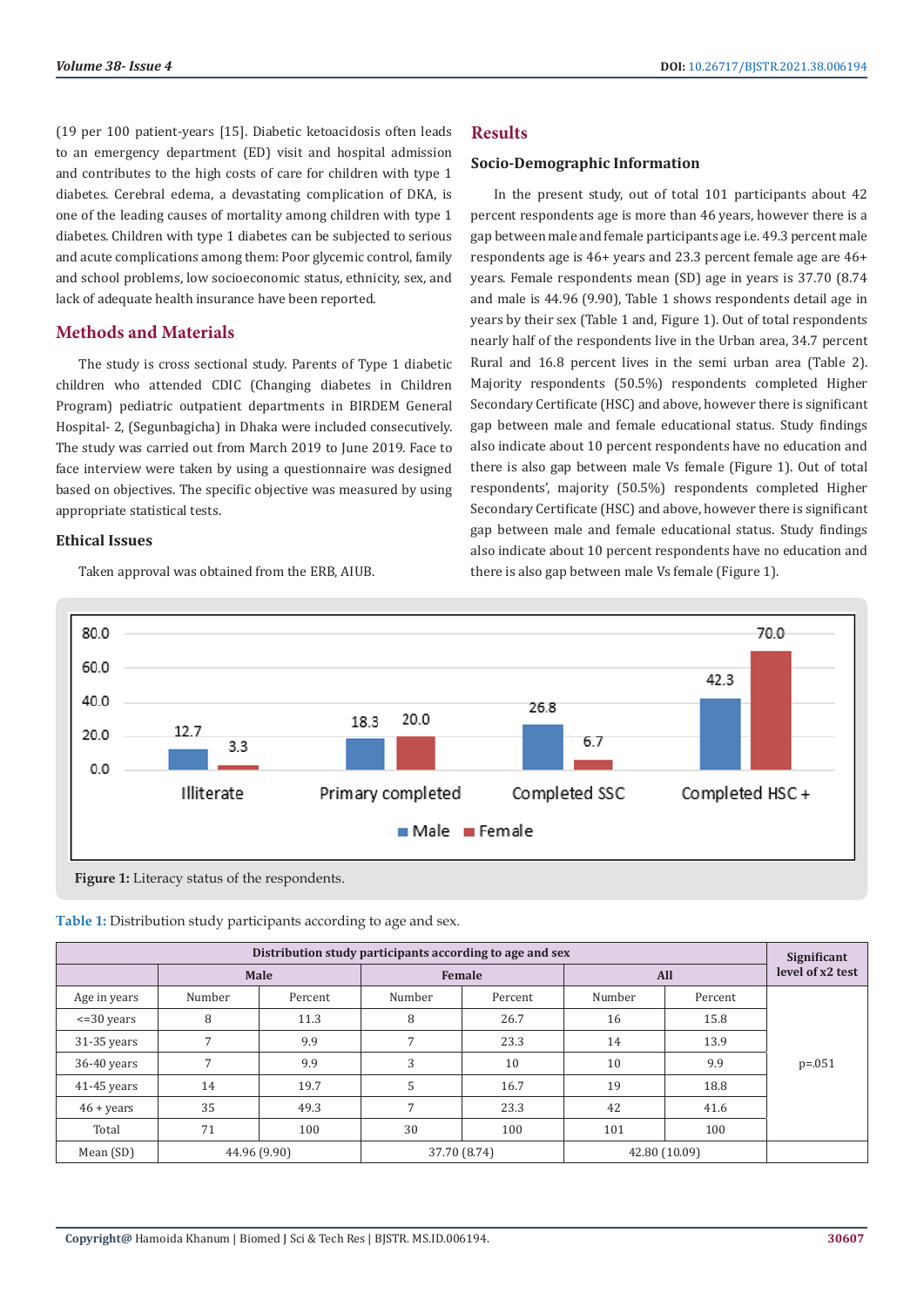During face-to-face interview with respondents, respondent's occupational information was collected and found nearly half (49.5 percent) of the respondents are occupation is household work and there is a huge (36.6% Vs 80.0%) difference between male and female respondents. Out of total respondents about 23 percent are doing services (govt./private), 12.9 percent doing business and another 14.9 percent engaging other profession. Out of total respondents, nearly half of the respondents live in the Urban area, 34.7 percent Rural and 16.8 percent lives in the semi urban area (Table 2). Regarding respondent's occupational information was collected and found nearly half (49.5 percent) of the respondents are occupation is household work and there is a huge (36.6% Vs 80.0%) difference between male and female respondents. Out of total respondents about 23 percent are doing services (govt./ private), 12.9 percent doing business and another 14.9 percent engaging other profession (Table 3) Study data clearly indicate

majority children duration of diabetic is more than 9 years and there is significant gap between boys and girls (Table 4). Diabetic children present age was asked to study participants and found overall mean (SD) age in years is 14.89 (3.15) and there is big gap between boys and girls. Out of total children with diabetic age in years was 11 to 19 years and there is no significant difference. Among children, the duration of diabetic and found one fifth of the children duration of diabetic is less than equals 4 years. During face-to-face interview with respondents a specific question ("Any one of your family members having diabetic?") was asked to respondents to find out their family members having diabetic. Out of total respondents' majority (66.3 percent) replied "YES" i.e. their family member having diabetic and there is difference between boy and girl's family's diabetic history but no statistically significant (Table 5).

| Area       | Male |      |    | Female |     | All  |            |
|------------|------|------|----|--------|-----|------|------------|
| Urban      | 29   | 40.8 | 20 | 66.7   | 49  | 48.5 |            |
| Rural      | 32   | 45.1 | 3  | 10     | 35  | 34.7 | $P = .003$ |
| Semi Urban | 10   | 14.1 |    | 23.3   | 17  | 16.8 |            |
| Total      | 71   | 100  | 30 | 100    | 101 | 100  |            |

**Table 2:** Distribution study participants residential area by sex.

**Table 3:** Distribution study participants professional category by sex.

| Distribution study participants professional category by sex |        |         |        |         |            |         |                  |  |
|--------------------------------------------------------------|--------|---------|--------|---------|------------|---------|------------------|--|
|                                                              |        | Male    | Female |         | <b>All</b> |         | level of x2 test |  |
| Professional<br>category                                     | Number | Percent | Number | Percent | Number     | Percent |                  |  |
| Service                                                      | 20     | 28.2    | 3      | 10      | 23         | 22.8    |                  |  |
| Household work                                               | 26     | 36.6    | 24     | 80      | 50         | 49.5    | $P = 0.001$      |  |
| <b>Business</b>                                              | 12     | 16.9    |        | 3.3     | 13         | 12.9    |                  |  |
| Others                                                       | 13     | 18.3    | 2      | 6.7     | 15         | 14.9    |                  |  |
| Total                                                        | 71     | 100     | 30     | 100     | 101        | 100     |                  |  |

**Table 4:** Distribution of children duration of DM in male and female.

| Distribution of children duration of DM in male and female |        |             |              |         |            |         |                  |  |
|------------------------------------------------------------|--------|-------------|--------------|---------|------------|---------|------------------|--|
|                                                            |        | <b>Boys</b> | <b>Girls</b> |         | All        |         | level of x2 test |  |
| DM in years                                                | Number | Percent     | Number       | Percent | Number     | Percent |                  |  |
| $\leq$ 4 years                                             | 7      | 21.2        | 14           | 20.6    | 21         | 20.8    |                  |  |
| 5-9 years                                                  | 15     | 45.5        | 25           | 36.8    | 40         | 39.6    | $P = 633$        |  |
| $>= 10$ years                                              | 11     | 33.3        | 29           | 42.6    | 40         | 39.6    |                  |  |
| Total                                                      | 33     | 100         | 68           | 100     | 101        | 100     |                  |  |
| Mean (SD)                                                  |        | 7.87 (3.83) | 8.40(4.10)   |         | 8.23(4.01) |         |                  |  |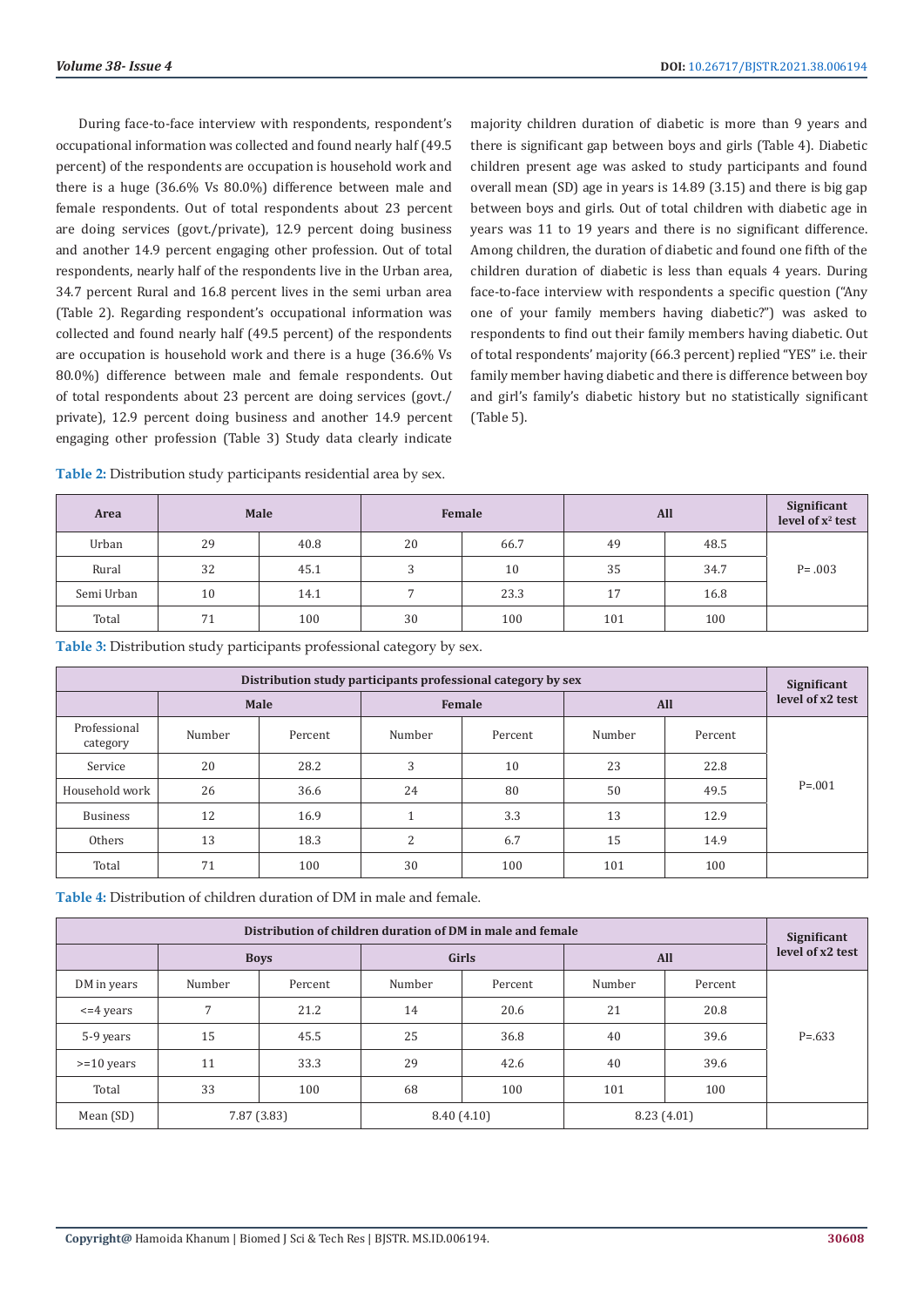| Distribution study participants family's diabetic history by their children sex |        |             |        |         |        |         |                  |  |  |
|---------------------------------------------------------------------------------|--------|-------------|--------|---------|--------|---------|------------------|--|--|
|                                                                                 |        | <b>Boys</b> | Girls  |         | All    |         | level of x2 test |  |  |
| Response                                                                        | Number | Percent     | Number | Percent | Number | Percent |                  |  |  |
| Yes                                                                             | 19     | 57.6        | 48     | 70.6    | 67     | 66.3    | $P = 0.262$      |  |  |
| N <sub>0</sub>                                                                  | 14     | 42.4        | 20     | 29.4    | 34     | 33.7    |                  |  |  |
| Total                                                                           | 33     | 100         | 68     | 100     | 101    | 100     |                  |  |  |

**Table 5:** Distribution study participants family's diabetic history by their children sex.

Respondent's occupational information was collected and found nearly half (49.5 percent) of the respondents are occupation is household work and there is a huge (36.6% Vs 80.0%) difference between male and female respondents. Out of total respondents about 23 percent are doing services (govt./private), 12.9 percent doing business and another 14.9 percent engaging other profession. Out of total respondents, nearly half of the respondents live in the Urban area, 34.7 percent Rural and 16.8 percent lives in the semi urban area (Table 2). However, there is no significant difference between male and female respondent's awareness level (Tables 6&7). All study participants were asked a question i.e. how they

know about their child having diabetes. Study findings shows majority (61.2 percent) replied "OGTT" and 38.8 percent mentioned "RBS" to determine Among the respondents it was found, majority (84.2%) respondents are aware about sign and symptoms. Regarding the consequence/complication of diabetes by their sex where 86.1 percent respondents know about complications and 13.9 percent are not known. So, there is significant p value between two this group. Table 8 revealed complication of diabetes about nephropathy where 77.2 percent participants are known whether 22.8 percent are not known about nephropathy.

**Table 6:** Respondents know about their child having diabetes by their sex.

| Respondents know about their child having diabetes by their sex |          |                          |              |                          |            |                          |                  |  |
|-----------------------------------------------------------------|----------|--------------------------|--------------|--------------------------|------------|--------------------------|------------------|--|
|                                                                 |          | Male                     | Female       |                          | <b>All</b> |                          | level of x2 test |  |
| Response                                                        | Number   | Percent                  | Number       | Percent                  | Number     | Percent                  |                  |  |
| <b>OGTT</b>                                                     | 34       | 76.1                     | 30           | 60                       | 64         | 61.2                     | $P = 330$        |  |
| <b>RBS</b>                                                      | 17       | 23.9                     | 20           | 40                       | 57         | 38.8                     |                  |  |
| Urine Test                                                      | $\Omega$ | $\overline{\phantom{a}}$ | $\mathbf{0}$ | $\overline{\phantom{a}}$ | $\theta$   | $\overline{\phantom{a}}$ |                  |  |
| Total                                                           | 51       | 100                      | 50           | 100                      | 101        | 100                      |                  |  |

**Table 7:** Participants know about consequence/complications of diabetes by their sex.

| Participants know about consequence/complications of diabetes by their sex |        |         |        |         |        |         |                                 |  |
|----------------------------------------------------------------------------|--------|---------|--------|---------|--------|---------|---------------------------------|--|
|                                                                            |        | Male    |        | Female  | All    |         | Significant<br>level of x2 test |  |
| Response                                                                   | Number | Percent | Number | Percent | Number | Percent |                                 |  |
| Yes                                                                        | 58     | 81.7    | 29     | 96.7    | 87     | 86.1    | $P = 0.059$                     |  |
| N <sub>0</sub>                                                             | 13     | 18.3    |        | 3.3     | 14     | 13.9    |                                 |  |
| Total                                                                      | 71     | 100     | 30     | 100     | 101    | 100     |                                 |  |

**Table 8:** Participants know about Nephropathy by their sex.

| Participants know about Nephropathy by their sex |        |         |        |         |        |         |                  |  |
|--------------------------------------------------|--------|---------|--------|---------|--------|---------|------------------|--|
|                                                  |        | Male    |        | Female  | All    |         | level of x2 test |  |
| Response                                         | Number | Percent | Number | Percent | Number | Percent |                  |  |
| Yes                                              | 52     | 73.2    | 26     | 86.7    | 78     | 77.2    | $P = 196$        |  |
| N <sub>0</sub>                                   | 19     | 26.8    | 4      | 13.3    | 23     | 22.8    |                  |  |
| Total                                            | 71     | 100     | 30     | 100     | 101    | 100     |                  |  |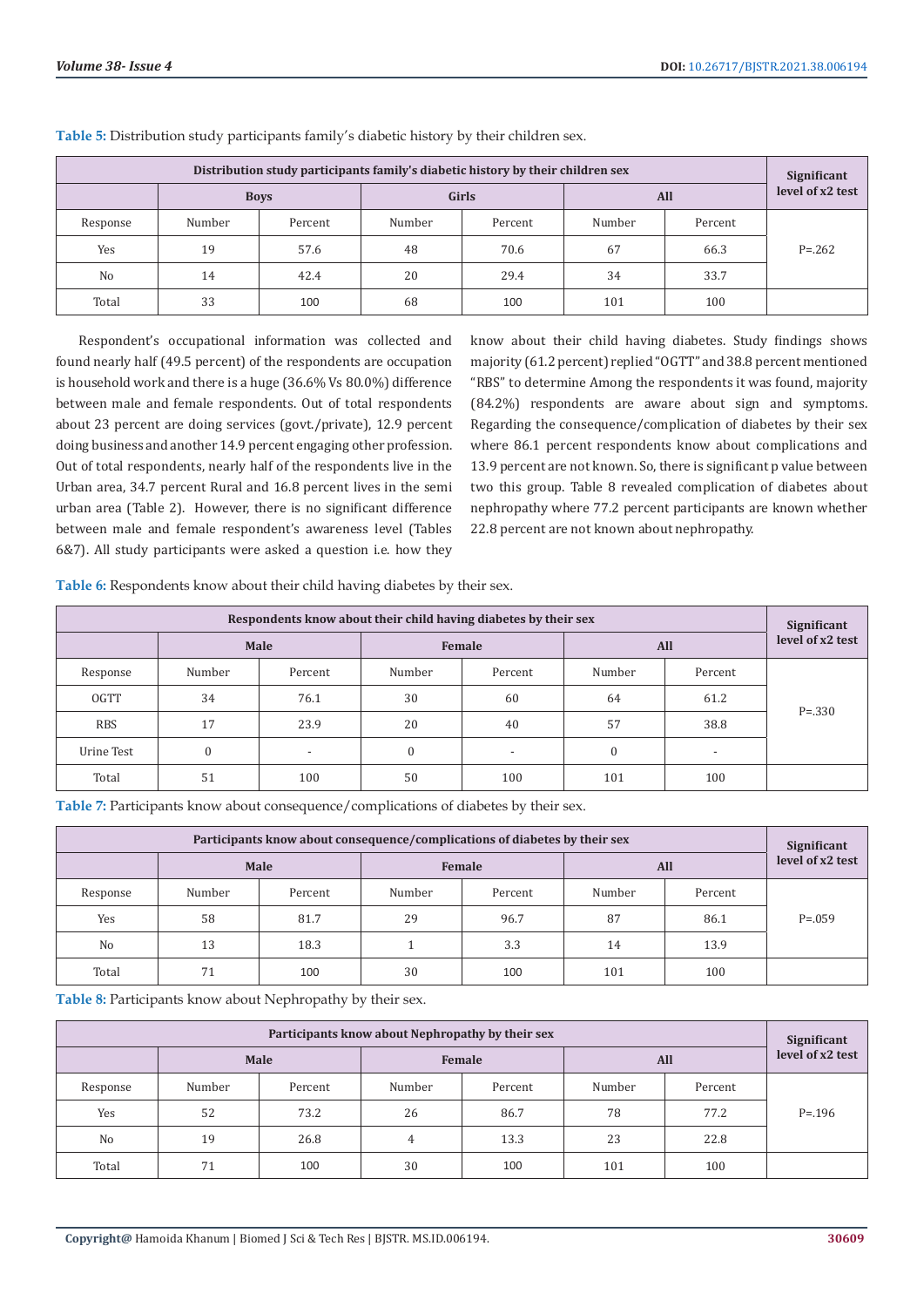There is no significant complications of retinopathy where, 76.2 percent respondents are known about 23.8 percent difference between two groups. There is no significant (Table 9) complications of retinopathy where 76.2 percent respondents are known about 23.8 percent difference between two groups. Out of total about half of the respondents know about neuropathy and rest of the respondents do not have knowledge about neuropathy and fund statistically significant and participants knowledge about neuropathy by their sex (Table 10). To know about respondents' knowledge about DKA. Out of total respondents about 44 percent

have correct knowledge about "DKA" and there is a difference between male and female respondents and found statistically significant. Table 11 presents detail respondents' knowledge on "DKA" by their sex, and participants knowledge about most accurate method diabetic monitoring by glucometer (55.4 percent) and by HbA1c level (38.6 percent). There is no significant gap between male and female knowledge. A question was asked to all respondents to get an idea i.e. their child maintain healthy life or not? Out of total respondents' majority (82.2 percent) replied "YES" i.e., their child maintains healthy life (Table 12).

**Participants know about retinopathy by their sex Significant Significant Significant Significant Significant level of x2 test Female Female All All Example 3 Example 3 All Example 3 Example 4 Example 4 Example 4 Example 4 Example 4 Example 4 Example 4 Example 4 Example 4 Example 4 Example 4** Response | Number | Percent | Number | Percent | Number | Percent Yes  $\begin{array}{|c|c|c|c|c|c|c|c|c|} \hline \end{array}$  51 | 71.8 | 26 | 86.7 | 77 | 76.2 | P=.131 No  $\begin{array}{|c|c|c|c|c|c|c|c|c|} \hline \text{No} & \begin{array}{|c|c|c|c|c|c|} \hline 20 & \begin{array}{|c|c|c|c|c|} \hline 23.8 & 23.8 & 23.8 \ \hline \end{array} \hline \end{array} \hline \end{array}$ Total | 71 | 100 | 30 | 100 | 101 | 100

**Table 9:** Participants know about retinopathy by their sex.

**Table 10:** Participants know about Neuropathy by their sex.

| Participants know about Neuropathy by their sex |        |         |        |         |        |         |                  |  |
|-------------------------------------------------|--------|---------|--------|---------|--------|---------|------------------|--|
|                                                 | Male   |         |        | Female  | All    |         | level of x2 test |  |
| Response                                        | Number | Percent | Number | Percent | Number | Percent |                  |  |
| Yes                                             | 29     | 40.8    | 21     | 70      | 50     | 49.5    | $P = 0.007$      |  |
| N <sub>0</sub>                                  | 42     | 59.2    | 9      | 30      | 51     | 50.5    |                  |  |
| Total                                           | 71     | 100     | 30     | 100     | 101    | 100     |                  |  |

**Table 11:** Participants know about DKA by their sex.

| Participants know about DKA by their sex |        |         |        |         |        |         |                  |  |
|------------------------------------------|--------|---------|--------|---------|--------|---------|------------------|--|
|                                          |        | Male    |        | Female  | All    |         | level of x2 test |  |
| Response                                 | Number | Percent | Number | Percent | Number | Percent |                  |  |
| Yes                                      | 25     | 35.2    | 19     | 63.3    | 44     | 43.6    | $P = 009$        |  |
| N <sub>o</sub>                           | 46     | 64.8    | 11     | 36.7    | 57     | 56.4    |                  |  |
| Total                                    | 71     | 100     | 30     | 100     | 101    | 100     |                  |  |

**Table 12:** Participants knowledge about most accurate method diabetic monitoring by their sex.

| Participants knowledge about most accurate method diabetic monitoring by their sex |        |         |                |         |        |         |                  |  |
|------------------------------------------------------------------------------------|--------|---------|----------------|---------|--------|---------|------------------|--|
|                                                                                    |        | Male    | Female         |         | All    |         | level of x2 test |  |
| Response                                                                           | Number | Percent | Number         | Percent | Number | Percent |                  |  |
| Glucometer                                                                         | 44     | 62      | 12             | 40      | 56     | 55.4    |                  |  |
| Urine Test                                                                         | C.     | 2.8     | $\overline{4}$ | 13.3    | 6      | 5.9     | $P = 0.039$      |  |
| HbA1c                                                                              | 25     | 35.2    | 14             | 46.7    | 39     | 38.6    |                  |  |
| Total                                                                              | 71     | 100     | 30             | 100     | 101    | 100     |                  |  |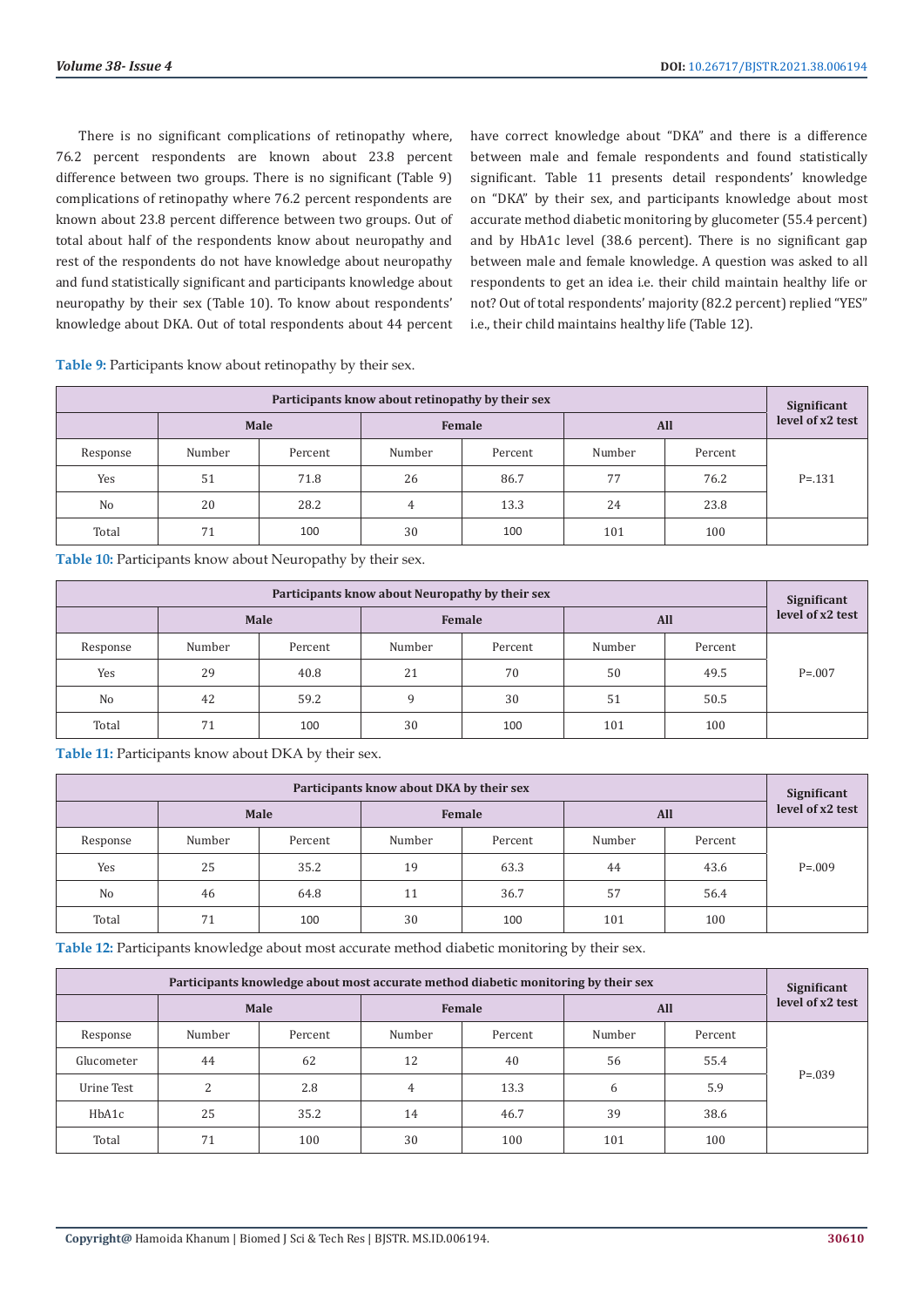To know about respondents' knowledge about DKA. Out of total respondents about 44 percent have correct knowledge about "DKA" and there is a difference between male and female respondents and found statistically significant. Table 11 presents detail respondents' knowledge on "DKA" by their sex, and participants knowledge about most accurate method diabetic monitoring by glucometer (55.4 percent) and by HbA1c level (38.6 percent). There is no significant gap between male and female knowledge. A question was asked to all respondents to get an idea i.e. their child maintain healthy life or not? Out of total respondents' majority (82.2 percent) replied "YES" i.e., their child maintains healthy life (Table 12).

 Out of total respondents' majority (66.3 percent) respondents mention name of "Glucometer" i.e., by using Glucometer they feel comfort for monitoring their child diabetes level. A question was asked to respondents during face-to-face interview with respondents to know about their knowledge about hypoglycemia. Out of total respondent majority (81.2 percent) replied "YES" i.e. they know about hypoglycemia and there is significant gap between male and female respondents. Table B-09 present detail response by their sex (Tables 12&13). A subsequent question was also asked to all respondents for determining respondent knowledge about management of hypoglycemia. Out of total respondent majority (74.3 percent) know about anagement of hypoglycemia and there is no significant difference between male and female participants response. Table B-10 present detail information in this regard. Regarding the children insulin taking status, in replied this question majority respondents replied "YES" i.e. their child taking regular insulin as per the physician advice and found significant difference between male (64.4%) and female (35.6%) response (Table 14). During face-to-face interview with using a prescribe questionnaire to find out study participant's child performed his/her own blood sugar test. Out of total respondent majority (78.2 percent) replied "YES" i.e. their child performing their blood sugar by using glucometer. However about 23 percent respondents replied "NO" i.e. their child not performed blood sugar test. According to study participants response majority (59.4 percent) child received insulin as per the physician specific advice and there is small gap between male and female respondents but is not statistically significant.

**Table 13:** Participants knowledge about most accurate method diabetic monitoring by their sex.

| Participants knowledge about hypoglycemia by their sex |        |         |                |         |        |         |                  |
|--------------------------------------------------------|--------|---------|----------------|---------|--------|---------|------------------|
|                                                        | Male   |         |                | Female  | All    |         | level of x2 test |
| Response                                               | Number | Percent | Number         | Percent | Number | Percent |                  |
| Yes                                                    | 59     | 83.1    | 23             | 76.7    | 82     | 81.2    | $P = 0.450$      |
| No                                                     | 12     | 16.9    | $\overline{7}$ | 23.3    | 19     | 18.8    |                  |
| Total                                                  | 71     | 100     | 30             | 100     | 101    | 100     |                  |

**Table 14:** Child taking regular insulin by respondents' sex.

| Child taking regular insulin by respondents' sex |        |         |        |         |        |         |                                 |
|--------------------------------------------------|--------|---------|--------|---------|--------|---------|---------------------------------|
|                                                  | Male   |         |        | Female  | All    |         | Significant<br>level of x2 test |
| Response                                         | Number | Percent | Number | Percent | Number | Percent |                                 |
| Yes                                              | 50     | 70.4    | 15     | 50      | 65     | 64.4    | $P = 0.050$                     |
| N <sub>0</sub>                                   | 21     | 29.6    | 15     | 50      | 36     | 35.6    |                                 |
| Total                                            | 71     | 100     | 30     | 100     | 101    | 100     |                                 |

# **Some Association Between Participants and Type 1 Diabetic Children About Good and Poor Control HBA1c Level (Tables A-E)**

**Table A:** Child HbA1C level and residence.

| Child HbA1C level and residence |               |              |               |         |               |         |                       |  |
|---------------------------------|---------------|--------------|---------------|---------|---------------|---------|-----------------------|--|
|                                 |               | <b>Urban</b> | Rural         |         | All           |         | p value of X2<br>test |  |
| HbA1c level                     | <b>Number</b> | Percent      | <b>Number</b> | Percent | <b>Number</b> | Percent |                       |  |
| $\leq 8.50$                     | 39            | 79.6         | 32            | 61.5    | 71            | 70.3    | 0.003                 |  |
| >8.50                           | 10            | 20.4         | 20            | 38.5    | 30            | 29.7    |                       |  |
| Total                           | 49            | 100          | 52            | 100     | 101           | 100     |                       |  |

Note: There is significant p value (p=0.003) between urban and rural participant's children where glycemic control are good.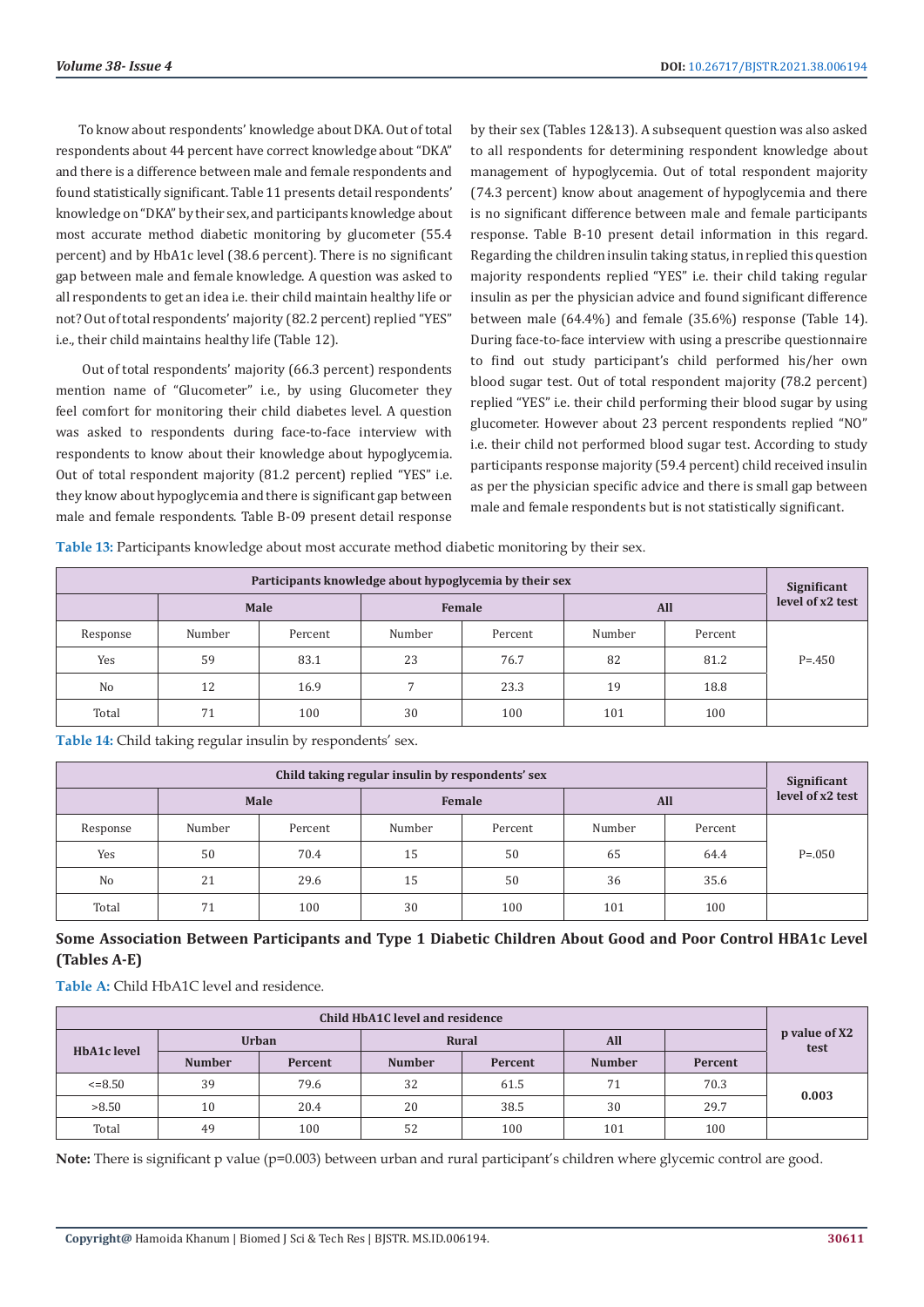| Child HbA1C level and level of education |                     |         |               |         |               |         |                       |  |
|------------------------------------------|---------------------|---------|---------------|---------|---------------|---------|-----------------------|--|
| HbA1c level                              | <b>Upto Primary</b> |         | Secondary +   |         | All           |         | p value of X2<br>test |  |
|                                          | <b>Number</b>       | Percent | <b>Number</b> | Percent | <b>Number</b> | Percent |                       |  |
| $\leq 8.50$                              |                     | 37.9    | 54            | 75      | 65            | 64.4    |                       |  |
| >8.50                                    | 18                  | 62.1    | 18            | 25      | 36            | 35.6    | 0.002                 |  |
| Total                                    | 29                  | 100     | 72            | 100     | 101           | 100     |                       |  |

**Table B:** Child HbA1C level and level of education.

**Note:** There is significant p value change between primary level and secondary level education participant's child where HbA1C level are well controlled.

**Table C:** Child HbA1C level and attended CDIC HE.

| Child HbA1C level and attended CDIC HE |               |            |               |                |               |         |                       |  |
|----------------------------------------|---------------|------------|---------------|----------------|---------------|---------|-----------------------|--|
| HbA1c level                            |               | <b>Yes</b> |               | N <sub>o</sub> | All           |         | p value of X2<br>test |  |
|                                        | <b>Number</b> | Percent    | <b>Number</b> | Percent        | <b>Number</b> | Percent |                       |  |
| $\leq$ = 8.50                          | 50            | 62.5       |               | 29.2           | 57            | 54.8    | 0.002                 |  |
| >8.50                                  | 30            | 37.5       | 14            | 70.8           | 44            | 45.2    |                       |  |
| Total                                  | 80            | 100        | 21            | 100            | 101           | 100     |                       |  |

**Note:** There is significant change between the participants who attended health education class in CDIC, those children's glycemic control are good.

**Table D:** Child HbA1C level and parent know about consequence of diabetes.

| Child HbA1C level and parent know about consequence of diabetes |               |            |               |                |               |         |                       |  |
|-----------------------------------------------------------------|---------------|------------|---------------|----------------|---------------|---------|-----------------------|--|
| <b>HbA1c Level</b>                                              |               | <b>Yes</b> |               | N <sub>0</sub> | All           |         | p value of X2<br>test |  |
|                                                                 | <b>Number</b> | Percent    | <b>Number</b> | Percent        | <b>Number</b> | Percent |                       |  |
| $\leq 8.50$                                                     | 55            | 78.6       | 10            | 36.4           | 67            | 65      | 0.007                 |  |
| >8.50                                                           | 15            | 21.4       | 21            | 63.6           | 34            | 35      |                       |  |
| Total                                                           | 70            | 100        | 31            | 100            | 101           | 100     |                       |  |

**Note:** In this table show significant change between those participants who knows about the consequence of complication of diabetes.

**Table E:** Child HbA1C level and residence.

| Child HbA1C level and children maintaining healthy lifestyle |               |         |               |                |               |         |                       |  |
|--------------------------------------------------------------|---------------|---------|---------------|----------------|---------------|---------|-----------------------|--|
| HbA1c level                                                  | Yes           |         |               | N <sub>0</sub> | All           |         | p value of X2<br>test |  |
|                                                              | <b>Number</b> | Percent | <b>Number</b> | Percent        | <b>Number</b> | Percent |                       |  |
| $\leq 8.50$                                                  | 56            | 75.7    | 18            | 66.7           | 74            | 73.3    | 0.008                 |  |
| >8.50                                                        | 18            | 24.3    | $\Omega$      | 33.3           | 27            | 26.7    |                       |  |
| Total                                                        | 74            | 100     | 27            | 100            | 101           | 100     |                       |  |

Note: Above variables non-parametric test (chi-square) values indicate all indicators are statistically significant i.e., study participants children level of HbA1c level and tested variables have positive association.

### **Discussion**

Mellitus (Type1diabetes (T1D) is a chronic disease that unusually appears in the pediatric age, whose proper management avoids short and long-term complications [16].Diabetes DM) type1 is a metabolic disorder, characterized by a partial or complete deficiency of the hormone insulin production, resulting from the destruction of pancreatic beta cells, usually caused by the auto immune or idiopathic process. [1]. This study highlights parents' different and varying needs for information when living with a child

or adolescent with T1DM. Overall, the results confirm the role of electronic communication as complementary and important [17- 20].

Parenting a child or adolescent with T1DM involves the same hardships and in addition, there is the disease, which complicates things from time to time with varying intensity and affects all members of the family [21]. The education of individuals with diabetes mellitus should involve a specialized multidisciplinary team approach. The effectiveness of this patient education is largely dependent on adequate knowledge by health care professional [22].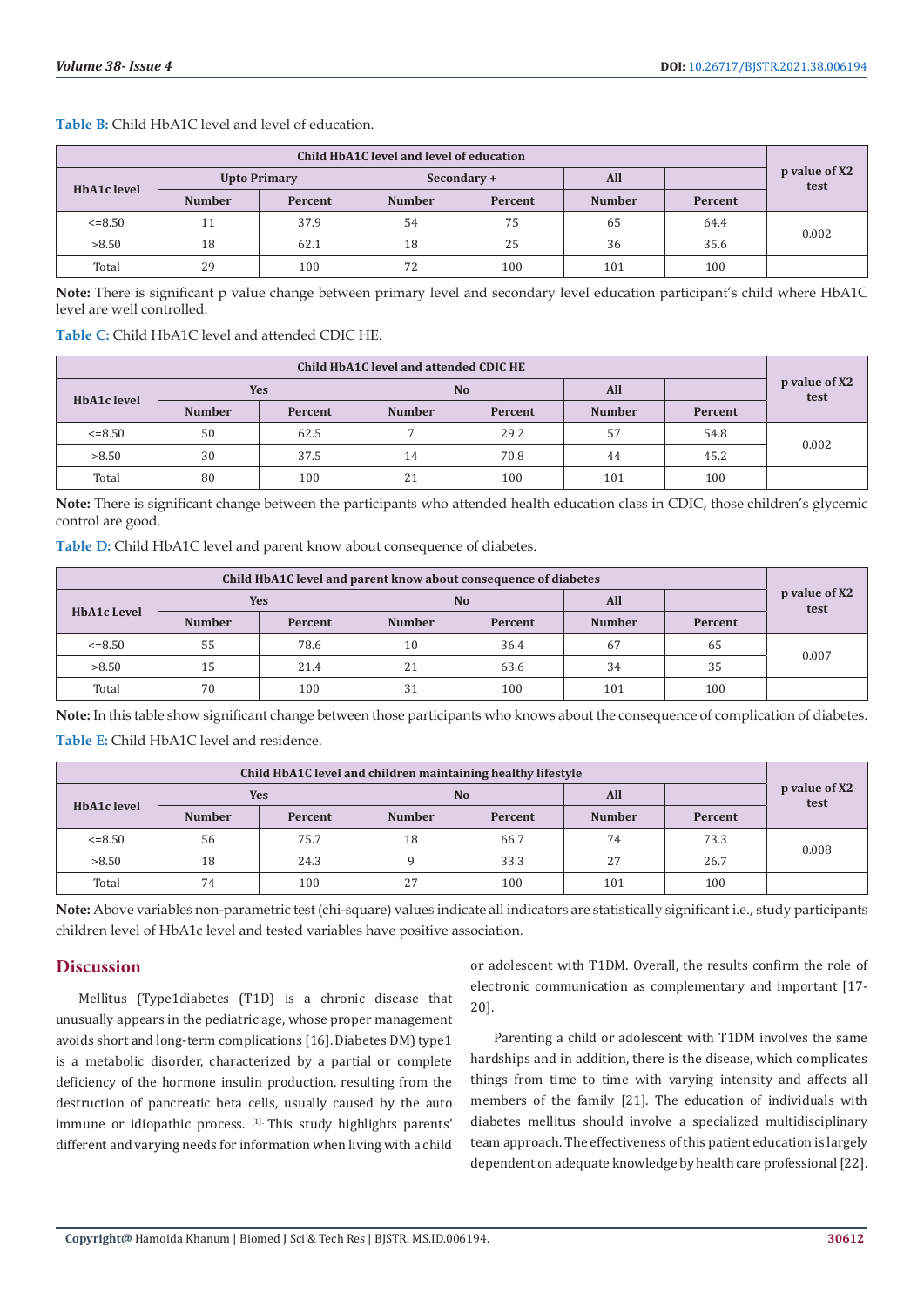Parent's knowledge, attitude and practice can promote a healthy, productive learning environment, promote full participation in all curricular and extracurricular activities, achieve glycemic control and help assure effective response in case of diabetes- related emergency and better healthy life [23,24]. Diabetes education must be targeted toward parents to help them to be in possession of relevant management and interpersonal skills for providing some elements of guidance and counseling relating to students with DM when necessary [25]. The proper management of the disease in children and adolescents has been a challenge, because of the presence of behaviors, skills and inadequate knowledge that contribute to non-adherence to treatment and the significant increase in long-term complications [26].

The challenges of T1DM include awareness of the disease which is very poor amongst the general public and also in parents of T1DM children, and this needs to be improved to effectively counter the problem of T1DM [27,28].The general population is unaware of the existence of diabetes in children of 2–5 years of age and believe that it affects only the middle-aged group. Out of total respondent's 86.1 percent respondents know about complications of diabetic and 13. Ninety Six percent children/adolescent HbA1c level is more than 8.50/mml and only 4 percent children/adolescent HbA1c level is below 8.50/mml and there is statistically significant gap, majority 81.2 perc between male and female's children/adolescent HbA1c level. Out of total respondents more than 90 percent attended health education session at CDIC, however there is a significant gap between male and female participation in the health education session at CDIC, BIRDEM-2. Out of total study participants majority (77.2 percent) replied i.e., their child last blood sugar test has been performed within the one month and there is a significant difference between male and female participant's children/adolescent blood sugar test status. Overall, eighty seven percent participants replied i.e. their children/adolescent attended health education session on regular basis at CDIC, BIREDM-2, however there is no statistically significant gap between male and female participant's children/ adolescent.

Therefore, considering the criteria for evaluating the effectiveness of the education program: Regular physical activity practice; Change in eating habits; Good psychosocial adaptation; Adherence to the dosage of the medication regimen; Adequate self-monitoring of blood glucose; Reduction of the risk of chronic complications (improvement in glycemic control); Individual´s ability to properly correct hypoglycemia and hyperglycemia and the results of this study, it was observed that the education program in diabetes has good efficacy. However, it is necessary to consider and strengthen some important aspects of the management of diabetes to be adequate and provide a better quality of life of affected children [29-36].

#### **Conclusion**

In this study most parent age was 41-46 years. Half of the participants were from urban area and are with HSC education level. 86.1% parent know the long-term complication of diabetes but only 43.6% unknown the diabetic ketoacidosis. 82% parents maintain healthy lifestyle, 60% patients took balance diet, and 64% patient took regular insulin. So, in this study significant association of good glycemic control was found those were living in urban area, education level HSC or more, regular attended at CDIC education session and good knowledge about consequence of diabetes and maintain healthy life style.

### **Competing Interests**

There was no competing interest among the authors.

#### **References**

- 1. Pedrosa, KarilenaKarlla de Amorim Pinto, Juliana Teixeira Jales Menescal, Arrais, Ricardo Fernando Machado, Regimar Carla, Mororó, et al. (2016) Education effectiveness in diabetes mellitus type 1 management made by children´s caregivers. Enfermería Global 44: 115
- 2. [Daphne E Smith-Mash \(2016\) Type1Diabetes Risk Factors, Genes,](file:///F:/Journals/BJSTR.MS.ID.006194/BJSTR-C-21-RA-412_W/BJSTR-C-21-RA-412_W/1.%09https/www.endocrineweb.com) [ethnicity and geography may all play a role.](file:///F:/Journals/BJSTR.MS.ID.006194/BJSTR-C-21-RA-412_W/BJSTR-C-21-RA-412_W/1.%09https/www.endocrineweb.com)
- 3. José V Gutié[rrez-M, Florentino CS, Laureano, Pablo MV, Guillermo de](https://doi.org/10.1016/%20j.diabres.2018.07.013) [C-M, et al. \(2018\) Teachers' Knowledge About Type 1 Diabetes in South](https://doi.org/10.1016/%20j.diabres.2018.07.013) [of Spain Public Schools. Diabetes Research and Clinical Practice \(2018\).](https://doi.org/10.1016/%20j.diabres.2018.07.013)
- 4. (2015) NICE Guideline 18 Methods,2015 National Collaborating Centre for Women's and Children's Health evidence and recommendations. Diabetes (type 1 and type 2) in children and young people: diagnosis and management.
- 5. Rebecca M, Alison H (2014) Type 1 Diabetes Mellitus (T1DM) selfmanagement in hospital; Is it possible? A literature review a School of Nursing and Midwifery, Flinders University, Adelaide, SA, Australia.
- 6. Silvia H de Carvalho Sales-Peres, Maria de Fatima Santos Guedes, Letícia Marques Sá, Carlos Antonio Negrato, José Roberto Pereira Lauris (2016) Lifestyle of patients with diabetes mellitus type 1: a systematic review Ciência & Saúde Coletiva 21(4): 1197-1206.
- 7. [Brink SJ, Miller M, Moltz KC \(2002\) Education and multidisciplinary](https://pubmed.ncbi.nlm.nih.gov/12387509/) [team care concepts for pediatric and adolescent diabetes mellitus. J](https://pubmed.ncbi.nlm.nih.gov/12387509/) [Pediatr Endocrinol Metab 15: 1113-1130](https://pubmed.ncbi.nlm.nih.gov/12387509/)
- 8. EL Hadi MA (2003) Knowledge Attitude and Practices among diabetic children and their relation to glycemic control. A thesis submitted for the requirements of the degree of clinical MD in Paediatrics and Child health. University of Khartoum, Faculty of Medicine.
- 9. Sam Nordfeldt, Teresia Angarne-Lindberg, Maria Nordwall, Barbro Krevers (2013) Parents of Adolescents with Type 1 Diabetes - Their Views on Information and Communication Needs and Internet Use. A Qualitative Study. PLOS ONE.
- 10. Bahlool HAA (2017) Assesment of the Knowledge, Attitude and Management Practice of Type 1 Diabetes Mellitus among Primary School Teachers in Tabouk City, Saudi arabia. International Journal of Medicine Research Professionals 3(5): 248-257
- 11. Roper SO, Amanda C, Joan L, G Cole R, Barbara L. Mandleco, et al. (2009) Type 1 diabetes: children and adolescents' knowledge and questions. Journal of Advanced Nursing 65(8): 1705-1714.